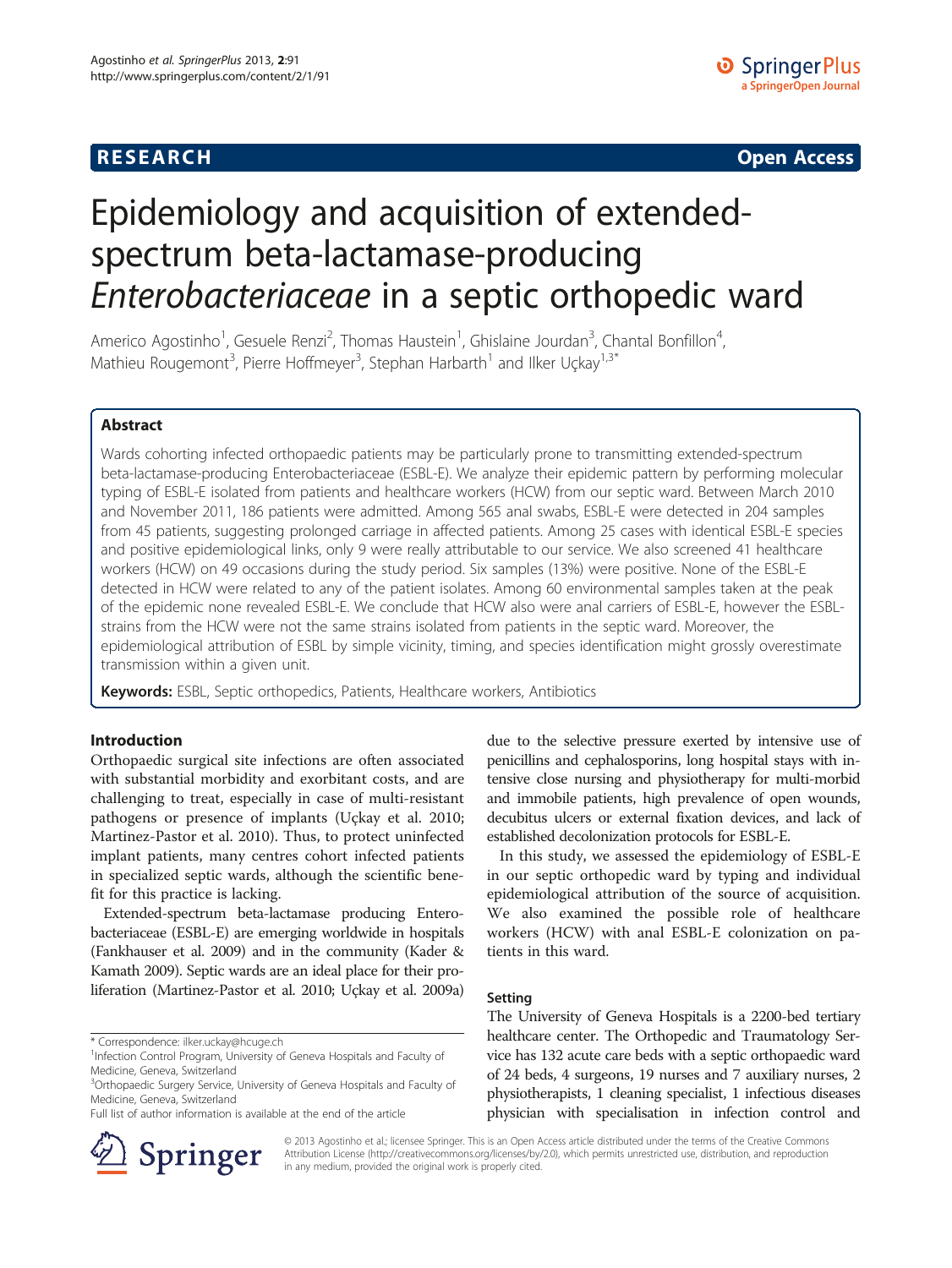<span id="page-1-0"></span>

antibiotic policy (Uçkay et al. [2009b](#page-2-0)), and a wound care service (5 nurses) for 5,000 annual ambulatory consultations.

#### ESBL-E policy on the ward

Since 2009, admissions on the septic ward with a probable hospital stay beyond 3 days have been screened for ESBL-E (1 anal swab); unless the patient is known to be positive or is transferred from another ward where screening has been performed in the last few days. Patients with a history of ESBL-E carriage are flagged in a computerized alert system and put in pre-emptive contact isolation. This attitude also applies to patients transferred from abroad (Fankhauser et al. [2009\)](#page-2-0), roommates of index patients (Fankhauser et al. [2009\)](#page-2-0) or during outbreaks, when weekly patient screenings are performed. Routine antibiotic prophylaxis for orthopedic surgery does not cover ESBL-E.

ESBL-E carriers remain contact-isolated throughout their hospital stay with no decolonization performed. Their rooms, toilets and floors are cleaned with 80% magnesium monoperoxyphthalate hexahydrate (Dismozon<sup>®</sup>, Bode Chemie, Hamburg, Germany) or troclosene 2.5% during outbreaks. Hand hygiene is continuously promoted according to hospital policy. Observed adherence to hand hygiene recommendations (Sax et al. [2007\)](#page-3-0) ranges between 56% and 80% of indicated opportunities. Voluntary and anonymzed ESBL-E screenings are offered to HCW.

#### Microbiological procedures

On admission, anal ESBL-E carriage is detected by a commercial chromogenic agar (chromID ESBL medium, bioMérieux, Marcy l'Etoile, France). For this study we typed ESBL-E isolates using repetitive sequence-based PCR (DiversiLab<sup>®</sup>, bioMérieux, Marcy l'Etoile, France) (Brolund et al. [2010\)](#page-3-0). ESBL isolates with a similarity of  $\geq$  97.5% were considered indistinguishable.

# **Results**

Between March 2010 and November 2011, 186 patients were admitted from the community and 1335 transferred from other institutions, totaling 12,401 patient-days with an average length of hospital stay of 27 days. Bed occupancy averaged 83%.

Among 565 anal swabs, ESBL-E was detected in 204 samples from 45 patients, suggesting prolonged carriage in affected patients. In six patients, two different ESBL-E strains were detected, and 3 patients carried three distinct isolates. Among the 45 positive patients, 29 (64%) were detected during the first three days of admission, the remainder after a median of 13 days of hospitalization, range 7–52 d). At the time of sampling, 26 patients received antibiotic therapy without clinical activity against their respective ESBL-E; a further seven patients were treated with antibiotics which their ESBL-E strains were susceptible to in vitro (carbapenems or quinolones). Most positive patients were asymptomatically colonized with ESBL-E. Two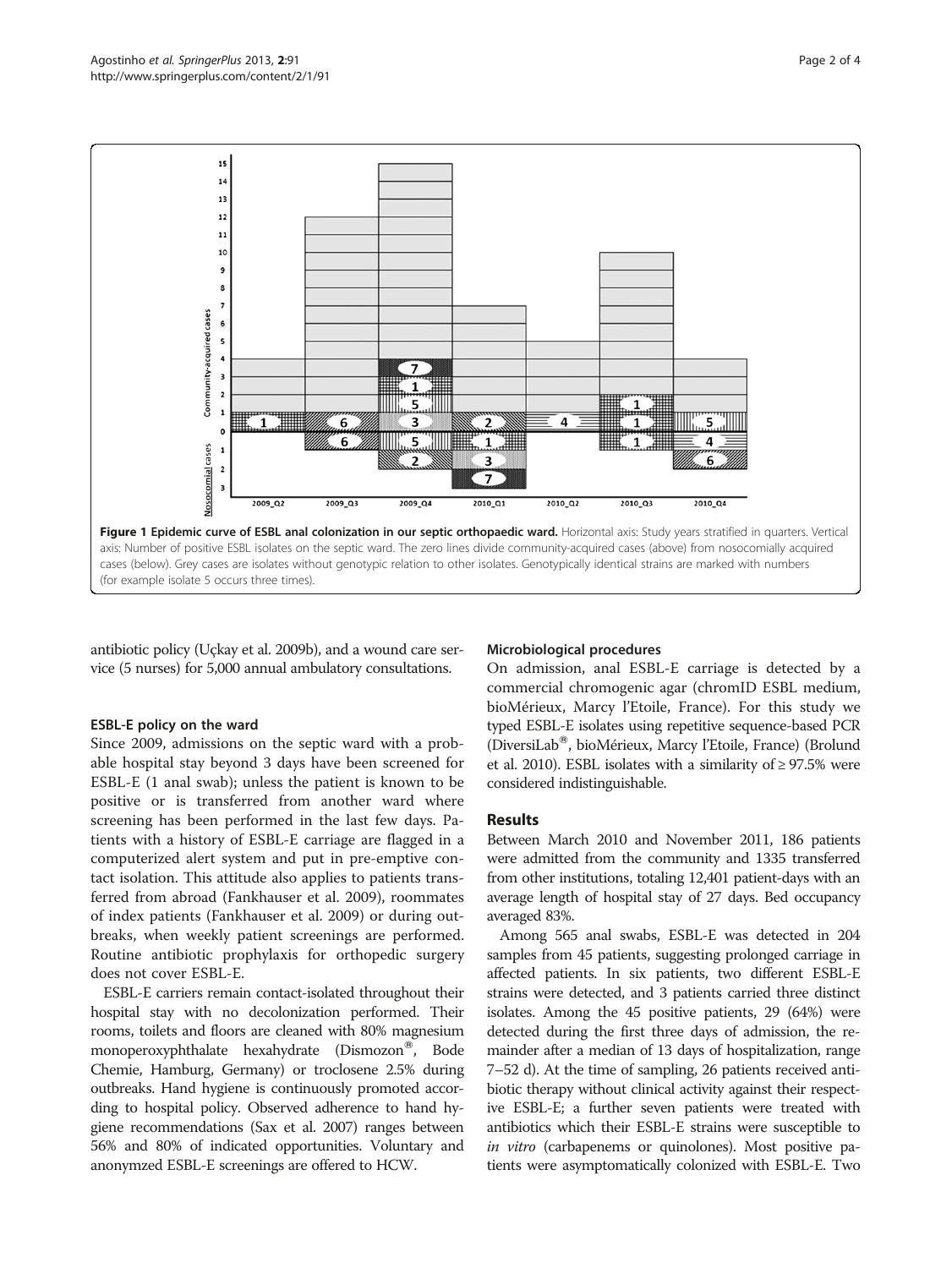<span id="page-2-0"></span>patients had arthroplasty infections due to ESBL-E, of which one was acquired on our ward. No urinary tract, other implant infections or soft tissue infections due to ESBL were witnessed. The isolated ESBL-E were E. coli (n = 39), Enterobacter spp (8), Citrobacter spp (3), Klebsiella pneumoniae (1), Morganella morganii (1), and Proteus vulgaris (1).

We also screened 41 HCW on 49 occasions during the study period. Six samples (13%) were positive. Among 60 environmental samples taken at the peak of the epidemic (room floors, beds, curtains, tables, doors, offices, computers, telephones, kitchen, physiotherapy material, and toilets), none revealed ESBL-E.

# Genotyping

Epidemiological attribution alone was considered as insufficient to prove nosocomial transmission; e.g., two epidemiologically related patients with an E. coli carriage may reveal in fact different isolates when typing is performed. On the other hand, two identical ESBL-E strains found on admission may occur in patients that were never hospitalized in our service. These latter cases were regarded as community-acquired, although there might have been a cross-transmission in another service or another hospital before.

Among the 45 positive patients, we identified few clusters of likely nosocomial transmissions in our ward (9 patients; Figure [1](#page-1-0)). The rest were either unrelated or lacked an epidemiological relationship within the orthopedic service, since these ESBL-E were identified on admission in patients that had never been hospitalized before in our unit. Without molecular typing, we would have recorded 25 presumed "nosocomial" cases attributed to our ward. None of the ESBL-E detected in HCW were related to any of the patient isolates.

# **Discussion**

We report three interesting findings.

First, HCW may also be anal carriers, but their strains might be different from the patients'; even if these reveal long hospital stays. While no study so far has investigated prevalence or incidence of anal ESBL-E carriage among HCW, it is not per se surprising that HCW become anal carriers, as also a substantial part of general population may be carriers nowadays (Kader & Kamath 2009). In an Egyptian study, ESBL-E hand colonization among HCW was 2% (Rahman et al. [2010](#page-3-0)). Unfortunately, despite 13% prevalence among voluntarily screened HCW, we could not explain why there was no matching at all with the patients' ESBL-E epidemic.

Second, among 25 cases with identical ESBL-E species and positive epidemiological links, only nine were attributable to our service. This underlines that epidemiological attribution of ESBL-E by simple vicinity, timing, and species identification might grossly overestimate transmission within a given unit.

Finally, the rationale for systematic ESBL-E screening (either on admission or periodically) in an orthopaedic ward can be questioned. Although 565 samples have been performed on our septic ward alone, only one nosocomial ESBL-E infection was attributed to our unit. While this relation might appear to lack cost-effectiveness, a regular analysis regarding the accuracy of ESBL-E detection in orthopaedic surgery is lacking in the literature. Epidemiologically speaking, ESBL-E are a rare cause of orthopaedic site infections in resource-rich settings (Martinez-Pastor et al. 2010; Uçkay et al. 2009a).

Our study has limitations. It is a single-centre study with small sample size and no systematized screening of patients or HCW. In Switzerland, a non-voluntary sampling of HCW is impossible. The DiversiLab system may be less accurate than other techniques such as multilocus sequence typing (Brolund et al. [2010\)](#page-3-0). Likewise, the point at which genetic relatedness is determined remains arbitrary. We have chosen a very conservative threshold of 97.5%.

#### Competing interest

All authors declare that they have no competing interest.

#### Authors' contributions

AU, GR; and IU designed the study. AA, GR, GJ; MR; TH, CB and IU conducted it. PH, SH, TH, and IU performed the drafting of the manuscript. All authors read and approved the final manuscript.

#### Acknowledgements

We are indebted to the nursing, physiotherapy and cleaning teams of the septic orthopedic ward for help. We thank the Bacteriology laboratory of University of Geneva Hospitals for the microbiological analyses.

#### Author details

<sup>1</sup>Infection Control Program, University of Geneva Hospitals and Faculty of Medicine, Geneva, Switzerland. <sup>2</sup> Laboratory of Bacteriology, University of Geneva Hospitals and Faculty of Medicine, Geneva, Switzerland. <sup>3</sup>Orthopaedic Surgery Service, University of Geneva Hospitals and Faculty of Medicine, Geneva, Switzerland. <sup>4</sup>Service for Employees, University of Geneva Hospitals and Faculty of Medicine, Geneva, Switzerland.

#### Received: 14 January 2013 Accepted: 27 February 2013 Published: 8 March 2013

#### References

- Uçkay I et al (2010) Preventing surgical site infections. Expert Rev Anti Infect Ther 8:657–670
- Martinez-Pastor JC et al (2010) Antibiotic resistance in orthopaedic surgery: acute knee prosthetic joint infections due to extended-spectrum beta-lactamase -producing Enterobacteriaceae. Eur J Clin Microbiol Infect Dis 29:1039–1041
- Fankhauser C et al (2009) Surveillance of extended-spectrum-beta-lactamaseproducing Enterobacteriaceae in a Swiss Tertiary Care Hospital. Swiss Med Wkly 139:747–751
- Kader AA, Kamath KA (2009) Faecal carriage of extended-spectrum betalactamase-producing bacteria in the community. East Mediterr Health J 15:1365–1370
- Uçkay I et al (2009a) Low incidence of haematogenous seeding to total hip and knee prostheses in patients with remote infections. J Infect 59:337–345
- Uçkay I et al (2009b) Activity and impact on antibiotic use and costs of a dedicated infectious diseases consultant on a septic orthopaedic unit. J Infect 58:205–212